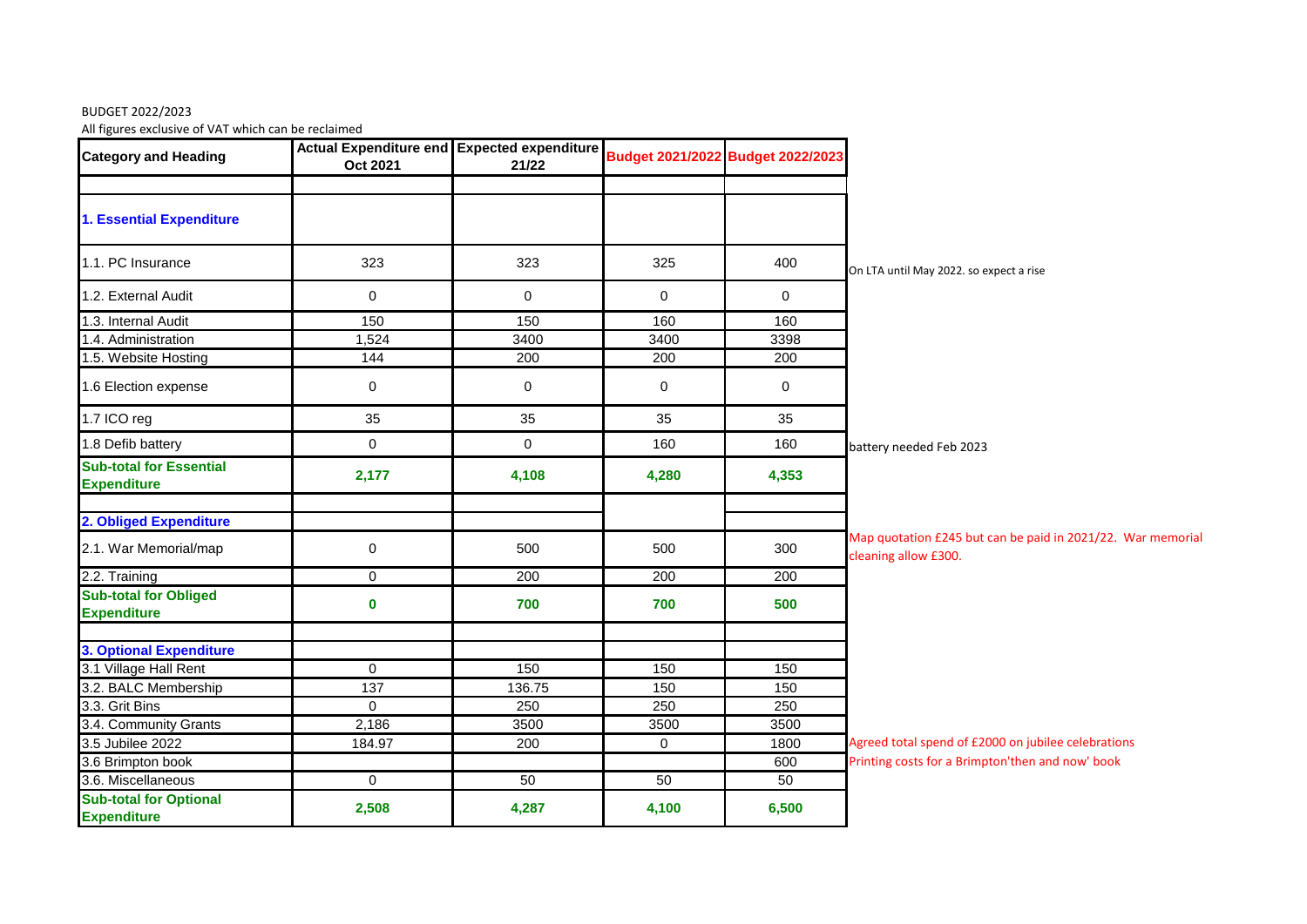| <b>Total of Expenditure in Sections</b><br>$1 - 3$ | 4.684.49 | 9,095   | 9,080 | 11,353 |                                       |
|----------------------------------------------------|----------|---------|-------|--------|---------------------------------------|
| <b>4. Capital Expenditure</b>                      |          |         |       |        |                                       |
| 4.1 Capital spend                                  | 392.5    | 483.95  |       | 125    | £125 for Christmas lights             |
| 4.2 CIL spend                                      | 344.95   | 1813.28 |       |        | gravel, bulbs, gazebos (not paid yet) |
| <b>Total Capital spend</b>                         | 737.45   | 2297.23 |       | 125    |                                       |
| <b>Total operating + capital</b>                   | 5,422    | 11,392  | 9,080 | 11,478 |                                       |

|                      | <b>Actual Income end Oct</b> |                              | <b>Budget income</b> |
|----------------------|------------------------------|------------------------------|----------------------|
| Income 2020/2021     | 2021                         | <b>Expected income 21/22</b> | 21/22                |
| <b>WBC Precept</b>   |                              |                              | 0                    |
| VAT refund           | 60.22                        | 60.22                        | 0                    |
| <b>Bank Interest</b> | 1.6                          | 9.6                          | 60                   |
| Donations            | 20                           | 20                           | 0                    |
| CIL payment          | 12427                        | 12427                        | 0                    |
| Total                | 12509.05                     | 12517.05                     | 60                   |

| 1.4 Administration costs | current end Oct 2021 l | expected 2020/2021 | <b>Budget 2021/2022</b> | <b>Budget 2022/2023</b> |     |
|--------------------------|------------------------|--------------------|-------------------------|-------------------------|-----|
|                          |                        |                    |                         |                         | Ibu |
|                          |                        |                    |                         |                         | £1  |
| Salary                   | 1440                   | 2937.6             | 2937.6                  | 2997.60 in              |     |
| Office expense           | 84.26                  | 300                | 300                     | 300                     |     |
| office allowance         |                        | 100                | 100                     | 100                     |     |
|                          | 1524.26                | 3337.6             | 3337.6                  | 3397.60                 |     |

budgeted for 2% increase SP14 in 2021/22 but still not agreed by unions. £12 an hour up to £12.24 an hour £2937.60. Budget for an additional 2% 2022/23 £12.49 an hour.

| Current funds in bank as per cashbook 30/10/2021 |  |  | 71.724 |  |
|--------------------------------------------------|--|--|--------|--|
| expected additional spend by year end            |  |  | 5.970  |  |
| <b>Expected surplus by end 21/22</b>             |  |  | 65.754 |  |

## **Breakdown of Reserves Breakdown of Reserves**

| <b>Operating Reserve</b>        |   | £9,080  |
|---------------------------------|---|---------|
|                                 |   |         |
| <b>Capital Reserves</b>         |   |         |
| a) Highway improvements         |   | £25,000 |
| b) Recreation ground project    |   | £20,000 |
| c) CIL                          |   | £11,420 |
| <b>Total allocated Reserves</b> |   | £65,500 |
| <b>Unallocated reserves</b>     | f | 253     |

| <b>Operating Reserve</b>     | £9,080 l | Brimpton story/BPRA        | 1,386.18  |
|------------------------------|----------|----------------------------|-----------|
|                              |          |                            |           |
| <b>Capital Reserves</b>      |          | <b>CIL 2021</b>            | 11,420.00 |
| a) Highway improvements      | £25,000  | <b>INRG solar donation</b> | 20,000.00 |
| b) Recreation ground project | £20,000  |                            | 32,806.18 |